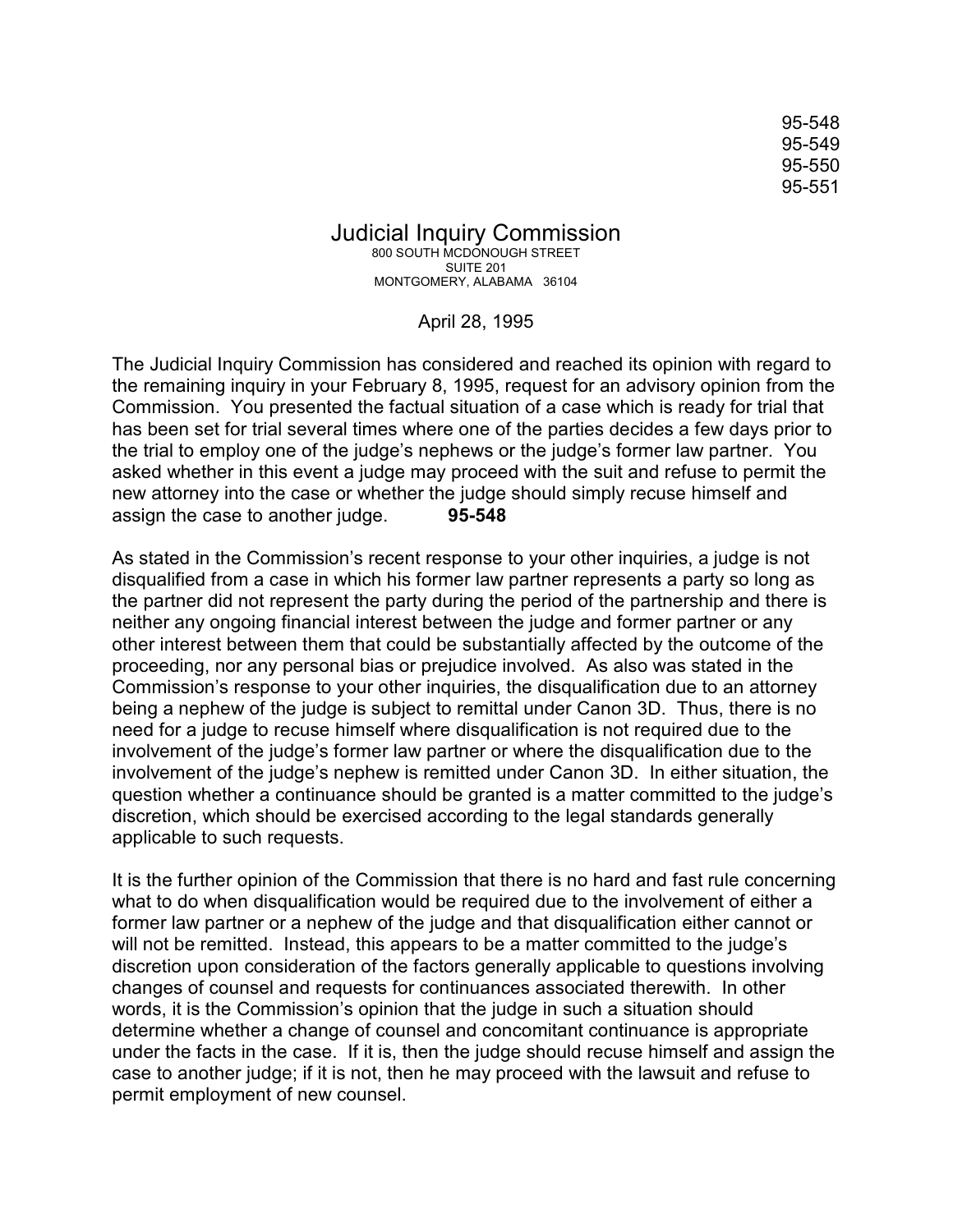95-548, 549, 550 and 551 Page 2

The Commission also has considered the additional questions in your March 9, 1995, request for an advisory opinion from the Commission. The first such question was whether a judge is disqualified in a subsequent petition where a nephew of the judge represented one of the parties in the original divorce or custody proceeding, but different attorneys are handling the subsequent petition. The Commission has previously determined that a judge is disqualified from sitting in any proceeding in which a lawyer/relative within the fourth degree of relationship has previously appeared as counsel of record. The Commission's opinion in this regard is based upon Canons 3C(l)(c) and (d) and, therefore, can be remitted by following the procedures in Canon 3D. Advisory Opinion 91-415. **95-549**

The second question presented in your March 9, 1995, request for an advisory opinion was whether a circuit judge may preside over a trial on de novo appeal from the district court when he presided over the case in his former position as district judge. The Commission also has previously addressed this question and has determined that the judge is disqualified from sitting in this situation, regardless of whether the appeal is to be tried by a jury. This opinion is based on Canons 1, 2 and 3C. A copy of Advisory Opinion 87-301 and 302 is attached. **95-550**

Your final question in your March 9, 1995, request for an advisory opinion was whether any problems of ethics or legality of the decrees would be presented where the parties sign a waiver of the disqualification under §12-1-12 of the Alabama Code in an uncontested divorce or consent judgment case. The general question concerning the legality of a decree is beyond the scope of the Commission's authority to answer. Under Rule 17 of the Judicial Inquiry Commission Rules, a judge may request an opinion as to whether certain conduct may constitute a violation of the canons of judicial ethics, and the Commission may then render to the judge such opinion as it may deem appropriate in the premises. **95-551**

Remittal of disqualification is governed by Canon 3D:

REMITTAL OF DISQUALIFICATION. A judge disqualified by the terms of Canon 3C(l)(c) or Canon 3C(l)(d) may, instead of withdrawing from the proceeding, disclose in the record the basis of his disqualification. If based on such disclosure, the parties and lawyers, independently of the judge's participation, all agree in writing that the judge's relationship is immaterial or that his financial interest is insubstantial, the judge is no longer disqualified, and may participate in the proceeding. The agreement signed by all parties and lawyers shall be incorporated in the record of the proceeding.

Canon 3D and §12-1-12, Ala. Code 1975, are not coextensive. Unlike §12-1-12, Canon 3D of the Canons of Judicial Ethics does not permit remittal of the disqualification in a